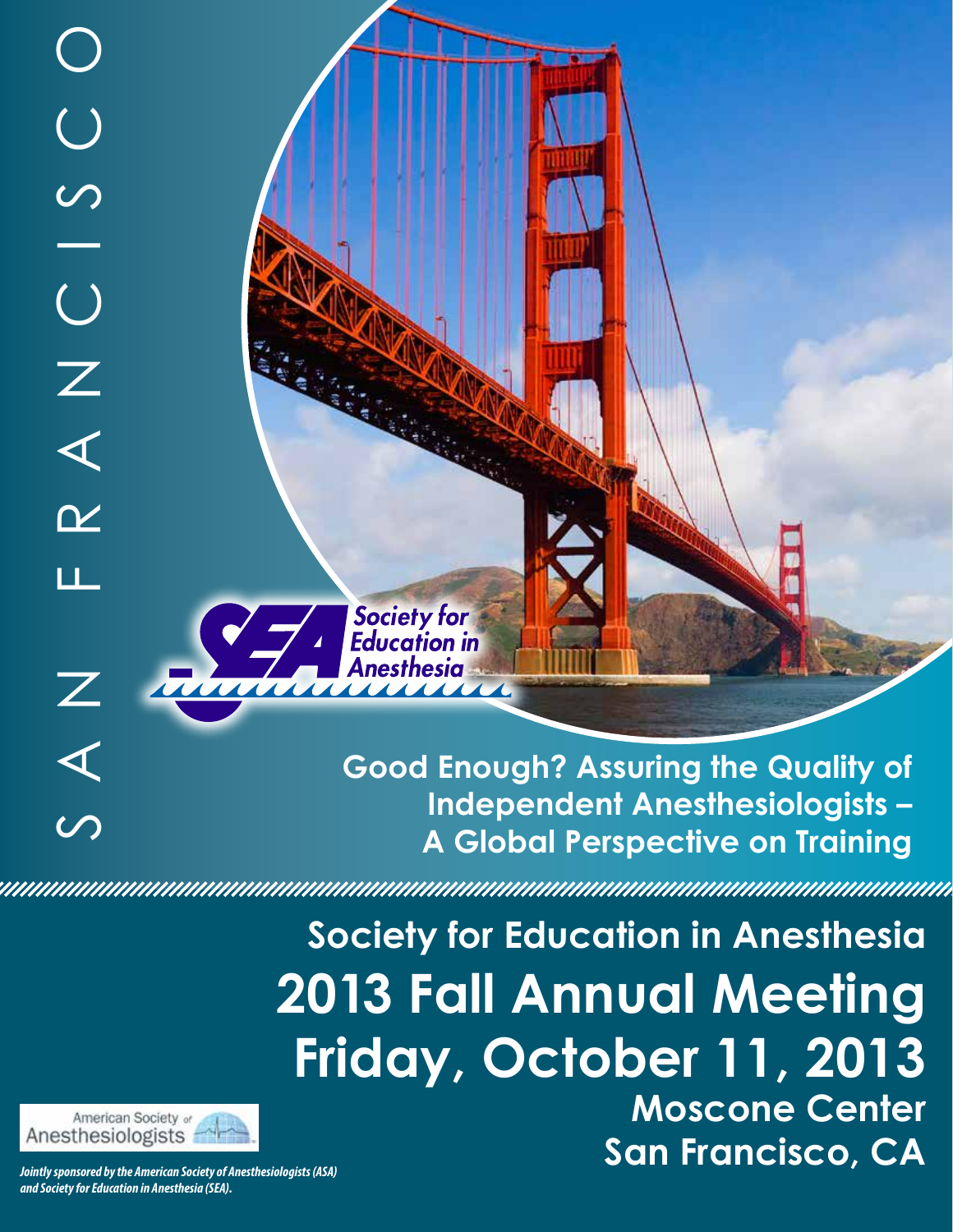## **Society for Education in Anesthesia 2013 Board of Directors**

**President** Ira Todd Cohen, MD, MEd

Vice President/President-Elect Stephen J. Kimatian, MD

**Secretary** Karen J. Souter, MB, BS, MSc, FRCA

**Treasurer** Michael R. Sandison, MD Immediate Past President Scott A. Schartel, DO

#### **Directors**

Marek Brzezinski, MD, PhD L. Jane Easdown, MD Stephanie B. Jones, MD John D. Mitchell, MD Michael C. Lewis, MD Sally R. Raty, MD

JEPM Editor Armin Schubert, MD, MBA

## **Program Faculty**

**Meghan A. Bhave, MD** Resident Physician University of California, San Francisco San Francisco, CA

**Alison Brainard, MD** Assistant Professor Department of Anesthesiology University of Colorado Denver School of Medicine Aurora, CO

**Jason Brainard, MD** Assistant Professor Department of Anesthesiology University of Colorado Denver School of Medicine Aurora, CO

**Kirsten Broadfoot, PhD** Assistant Professor Colorado State University Fort Collins, CO

**Marek Brzezinski, MD, PhD** Associate Professor, Anesthesiology Department of Anesthesia/Perioperative **Care** University of California, San Francisco San Francisco, CA

**Ira Todd Cohen, MD, MEd** Professor of Anesthesiology and Pediatrics Department of Anesthesiology and Pain Medicine Children's National Medical Center Washington, DC

**Neal Cohen, MD, MPH, MS**

Professor, Clinical Anesthesiology Interim Vice Dean, Academic Affairs University of California, San Francisco San Francisco, CA

**Dawn Dillman, MD** Associate Professor, Anesthesiology & Perioperative Medicine Oregon Health & Science University Portland, OR

**Amy DiLorenzo, MA** Senior Lecturer Department of Anesthesiology University of Kentucky Medical Center

Lexington, KY **L. Jane Easdown, MD, FRCP(c)** Associate Professor and Clinician Educator Department of Anesthesiology Vanderbilt University Medical Center Nashville, TN

**Matthew Fiegel, MD** Associate Professor, Anesthesiology University of Colorado Denver School of Medicine Aurora, CO

**Glenn Gravlee, MD** Professor, Anesthesiology University of Colorado Denver School of Medicine Aurora, CO

**Karen Hauer, MD** Professor, Clinical Anesthesiology University of California, San Francisco San Francisco, CA

#### **Adrian Hendrickse, MD**

Associate Professor Director, University Anesthesiology Simulation Program Department of Anesthesiology University of Colorado Denver Aurora, CO

**Stephen J. Kimatian, MD** Department of Pediatric Anesthesiology Vice Chair, Education Anesthesiology Institute Cleveland Clinic Foundation Cleveland, OH

**Leslie C. Jameson, MD** Associate Professor, Anesthesiology University of Colorado Denver School of Medicine Aurora, CO

**Catherine Lucey, MD** Professor Vice Dean for Education University of California, San Francisco San Francisco, CA

**Debbie Nolan, FRCA** Vice President Royal College of Anaesthetists London, England

**Susan O'Leary, MD** Vice President Canadian Anesthesiologists' Society St. Johns, NL Canada

#### **Lindy Roberts, MB, BS, FANZCA, FFPMANZCA, FAICD**

President, Australian and New Zealand College of Anaesthetists (ANZCA) Staff Specialist, Anaesthesia and Pain **Management** Sir Charles Gairdner Hospital Perth, Australia

**Randy Schell, MD, MACM**

Academic Vice-Chairman, Program Director, and Professor of Anesthesiology, Surgery and Pediatrics University of Kentucky Lexington, KY

**Marina Shindell, DO**

Associate Professor Department of Anesthesiology University of Colorado Denver Aurora, CO

**Karen J. Souter, MB, BS, MSc, FRCA** Associate Professor Residency Program Director University of Washington Seattle, WA

**Marsha Wakefield, MD, MHPE** Associate Professor and Associate Program **Director** Department of Anesthesiology University of Alabama – Birmingham Birmingham, AL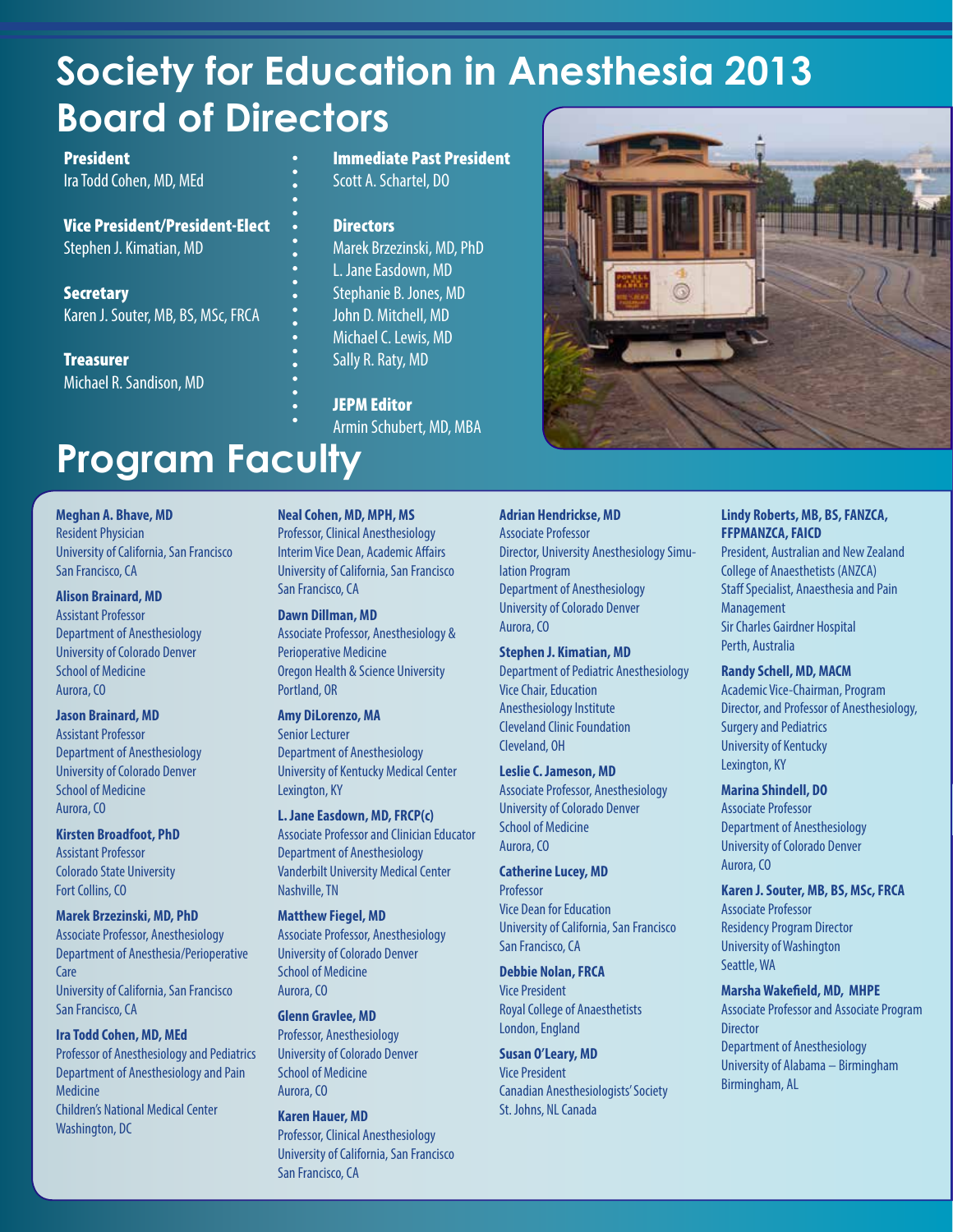## **Program Information**

### Jointly sponsored by





#### **Target Audience**

This meeting is designed for anesthesiologists and practitioners who specialize in anesthesia education.

#### **About This Meeting**

The purpose of this meeting is to educate and share information that will enable anesthesiology practitioners to provide the highest level of education to further develop our field and improve patient outcomes.

#### **Accreditation and Designation Statements**

This activity has been planned and implemented in accordance with the Essential Areas and Policies of the Accreditation Council for Continuing Medical Education through the joint sponsorship of the American Society of Anesthesiologists and the Society for Education in Anesthesia. The American Society of Anesthesiologists is accredited by the ACCME to provide continuing medical education for physicians.

The American Society of Anesthesiologists designates this live activity for a maximum of *7.25 AMA PRA Category 1 Credits™*. Physicians should claim only the credit commensurate with the extent of their participation in the activity.

#### **General Session Learning Objectives**

- 1. Discuss potential successful and unsuccessful strategies in the implementation of a competency-based curriculum, and be able to formulate ideas to overcome potential problems.
- 2. Describe, develop and validate workable Entrustable Professional Activities (EPAs) in anesthesiology practice.
- 3. Identify the arguments for and against the implementation of competency- based training.
- 4. Identify common problems, identify common strategies, and to develop a plan for the remediation of unprofessional behavior.

### **Workshop Goals**

#### **Upon completion of this session, the participants will be able to:**

#### **Myths and Evidence on Giving Effective Feedback: Moving Beyond the "Feedback Sandwich"**

- 1. Identify the current evidence related to providing effective feedback.
- 2. Describe resident trainee perceptions of effective faculty feedback.
- 3. Diagnose barriers to effective feedback.
- 4. Utilize techniques for providing feedback in difficult situations.

#### **The Troubled Attending**

- 1. Produce a departmental plan for assessment of the failing colleague.
- 2. Know resources available for remediation.
- 3. Understand the process of competency testing and when it would be valuable for an attending.

#### **Disclosure**

The American Society of Anesthesiologists adheres to ACCME Essentials Areas, Standards, and Policies regarding industry support of continuing medical education. Disclosure of the planning committee and faculty's commercial relationships will be made known at the time of the activity. Faculty are required to openly disclose any limitations of data and/or any discussion of any off-label, experimental, or investigational uses of drugs or devices.

#### **Disclaimer**

The information provided at this CME activity is for continuing education purposes only and is not meant to substitute for the independent medical judgment of a healthcare provider relative to diagnostic and treatment options of a specific patient's medical condition.

#### **Needs Assessment**

Topics for this meeting were selected by various methods. Suggestions for topics were derived from the evaluations of the 2012 and other previous Spring and Fall Annual Meetings, the Educational Meetings Committee, Board members, reviews of the published literature with the highest impact on the specialty, and by soliciting suggestions from SEA members actively involved in anesthesia education.

#### **Resolutions of Conflicts of Interest**

In accordance with the ACCME Standards for Commercial Support of CME, the American Society of Anesthesiologists has implemented mechanisms, prior to the planning and implementation of this CME activity, to identify and resolve conflicts of interest for all individuals in a position to control content of this CME activity.

#### **Physician Performance Assessment and Improvement: Can it be done in training?**

- 1. Discuss the relevance of PPAI activities to Maintenance of Certification in Anesthesiology for board-certified physicians.
- 2. Create an outline of the components of a PPAI module.
- 3. Anticipate potential obstacles to including a PPAI module in residency.

#### **Developing a "Milestone" OSCE to Assess the Learner and Train Your Faculty**

- 1. Create OSCE scenarios for the purpose of assessing milestones.
- 2. Make a check list of knowledge, skills or behaviors to rate performance.
- 3. Rate actual OSCE performance videos with checklists, and milestones.
- 4. Evaluate the befits and challenges of OSCE performance assessment.

#### **Milestones of Anesthesia Achievable in the ICU**

- 1. Understand and discuss the fundamental differences between ICU and OR teaching.
- 2. Appreciate and highlight milestones unique to ICU or milestones best suited for ICU.
- 3. Achieve competence to teach, evaluate and assess the above identified ICU milestones.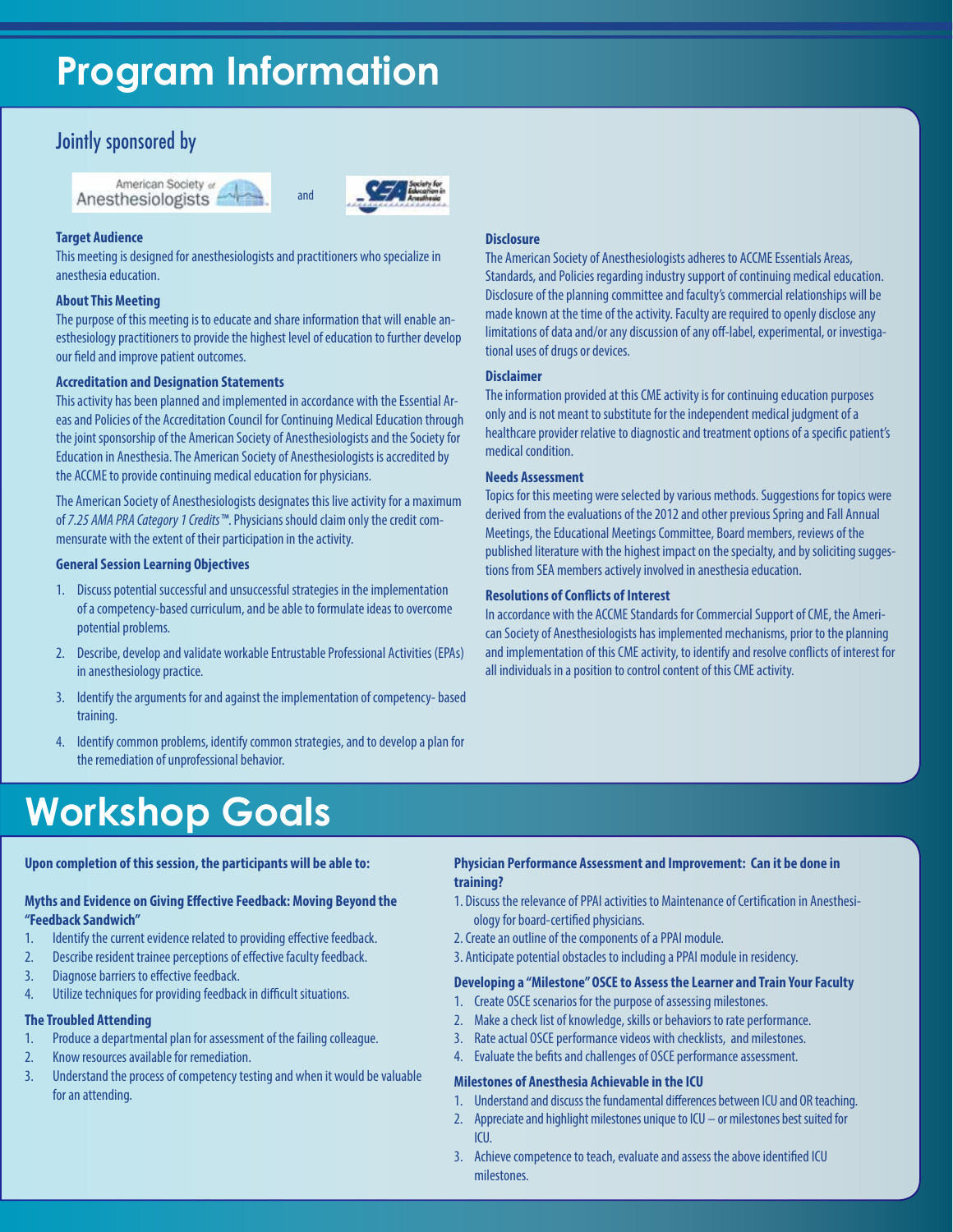# **Program Schedule**

| $7:00 - 8:00$ am<br>$8:00 - 8:15$ am<br>$8:15 - 9:00$ am                                                                                                                                     | <b>Breakfast and Committee Roundtable</b><br><b>Discussion</b><br><b>Welcome and Introductions</b><br>Adrian Hendrickse, MD - Chair<br>Ira Todd Cohen, MD - President<br><b>McLeskey Lecture</b><br>Presented By: Ira Todd Cohen, MD<br><b>Speaker: Catherine Lucey, MD</b> | and Train Your Faculty<br>Marek Brzezinski, MD, PhD<br><b>Meghan Bhave, MD</b><br>Stephen J. Kimatian, MD<br>Stephen J. Kimatian, MD | D. Developing a "Milestone" OSCE to Assess the Learner<br>L. Jane Easdown, MD, CM, MHPE<br>Marsha Wakefield, MD, MHPE<br>E. Milestones of Anesthesia Achievable in the ICU<br><b>F. SEA/FAER Scholar Program (invitation only)</b><br>Karen J. Souter, MB, BS, MSc, FRCA |  |
|----------------------------------------------------------------------------------------------------------------------------------------------------------------------------------------------|-----------------------------------------------------------------------------------------------------------------------------------------------------------------------------------------------------------------------------------------------------------------------------|--------------------------------------------------------------------------------------------------------------------------------------|--------------------------------------------------------------------------------------------------------------------------------------------------------------------------------------------------------------------------------------------------------------------------|--|
| $9:00 - 9:15$ am                                                                                                                                                                             | <b>Question and Answer Session</b>                                                                                                                                                                                                                                          |                                                                                                                                      |                                                                                                                                                                                                                                                                          |  |
| $9:15 - 10:15$ am                                                                                                                                                                            | <b>General Session: Global Views on</b><br><b>Assuring Performance Standards</b><br>Susan O'Leary, MD - Canada                                                                                                                                                              | $12:15 - 1:15$ pm                                                                                                                    | <b>Luncheon and Business Meeting</b><br>(website update)                                                                                                                                                                                                                 |  |
|                                                                                                                                                                                              | Debbie Nolan, MD - United Kingdom<br>Lindy Roberts, MD - Australia/New Zealand                                                                                                                                                                                              | $1:15 - 2:00$ pm                                                                                                                     | <b>Duke Award</b><br>Presented by: Ira Todd Cohen, MD<br>Recipient: Catherine M. Kuhn, MD                                                                                                                                                                                |  |
| $10:15 - 10:30$ am                                                                                                                                                                           | <b>Question and Answer Session</b>                                                                                                                                                                                                                                          |                                                                                                                                      |                                                                                                                                                                                                                                                                          |  |
| $10:30 - 10:45$ am                                                                                                                                                                           | <b>Networking Session with</b><br><b>Refreshments</b>                                                                                                                                                                                                                       | $2:00 - 2:45$ pm                                                                                                                     | <b>General Session: Entrustable</b><br><b>Professional Activities: Trusting</b><br><b>Our Residents to Practice</b><br><b>Independently</b>                                                                                                                              |  |
| <b>Workshops (select one)</b><br>10:45 am $-$ 12:15 pm                                                                                                                                       |                                                                                                                                                                                                                                                                             |                                                                                                                                      | Karen Hauer, MD                                                                                                                                                                                                                                                          |  |
| A. Myths and Evidence on Giving Effective Feedback:<br><b>Moving Beyond the "Feedback Sandwich"</b><br>Amy DiLorenzo, MA<br><b>Randy Schell, MD MACM</b><br><b>B. The Troubled Attending</b> |                                                                                                                                                                                                                                                                             | $2:45 - 3:30$ pm                                                                                                                     | <b>General Session: Measuring Clinical</b><br><b>Competence: The Impossible</b><br>Dream?<br><b>Pro-Con Debate</b><br>Neal Cohen, MD - Pro                                                                                                                               |  |
| <b>Alison Brainard, MD</b><br>Jason Brainard, MD                                                                                                                                             |                                                                                                                                                                                                                                                                             | $3:30 - 4:30$ pm                                                                                                                     | Glenn Gravlee, MD - Con<br><b>General Session: My Life, Your Hands:</b>                                                                                                                                                                                                  |  |
| <b>Matthew Fiegel, MD</b><br>Marina Shindell, DO                                                                                                                                             |                                                                                                                                                                                                                                                                             |                                                                                                                                      | <b>The Importance of Remediating</b><br><b>Anesthesia's 'Soft Side'</b>                                                                                                                                                                                                  |  |
|                                                                                                                                                                                              | <b>C. Physician Performance Assessment and</b><br><b>Improvement: Can it be done in training?</b>                                                                                                                                                                           |                                                                                                                                      | Kirsten Broadfoot, PhD                                                                                                                                                                                                                                                   |  |
| Dawn Dillman, MD<br>Leslie C. Jameson, MD                                                                                                                                                    |                                                                                                                                                                                                                                                                             | 4:30 pm                                                                                                                              | <b>Conclusion of Program</b>                                                                                                                                                                                                                                             |  |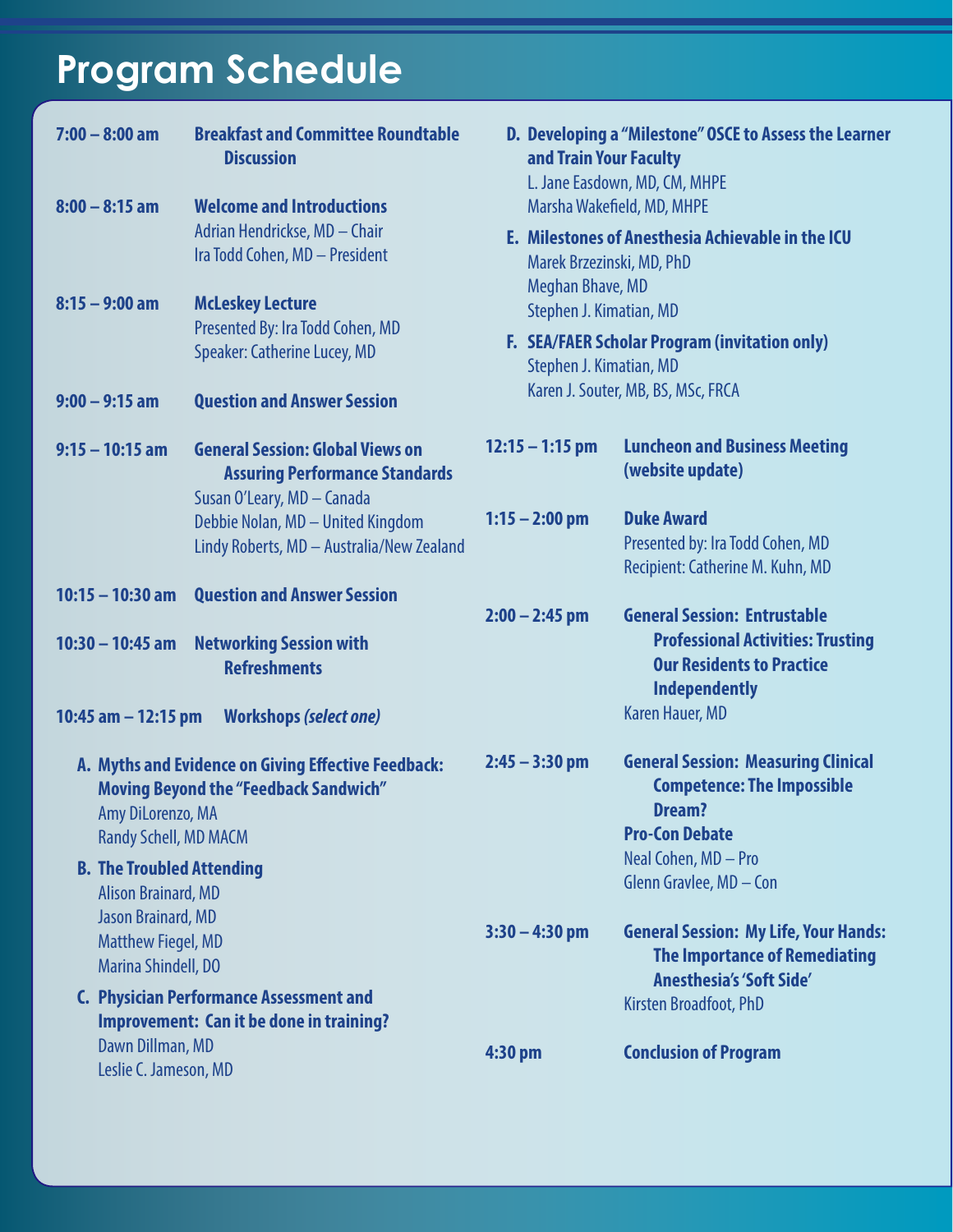## **Meeting Location**

**Moscone Center** San Francisco, CA, USA 747 Howard St San Francisco, CA 94103

The Moscone Center is located in the urban heart of San Francisco's downtown district. For more information, visit www.moscone.com

### **Hotel Reservation**

You can view all available hotels as well as make airline reservations through the ASA Annual Meeting Housing Bureau at http://www.asahq.org/Annual-Meeting/Registration-Housing-and-Travel.aspx by September 2013.

## **Save these dates for future SEA meetings**

*Register online at www.SEAhq.org* 

2014 Spring Annual Meeting May 29 – June 1, 2014 Hyatt Regency Boston Boston, MA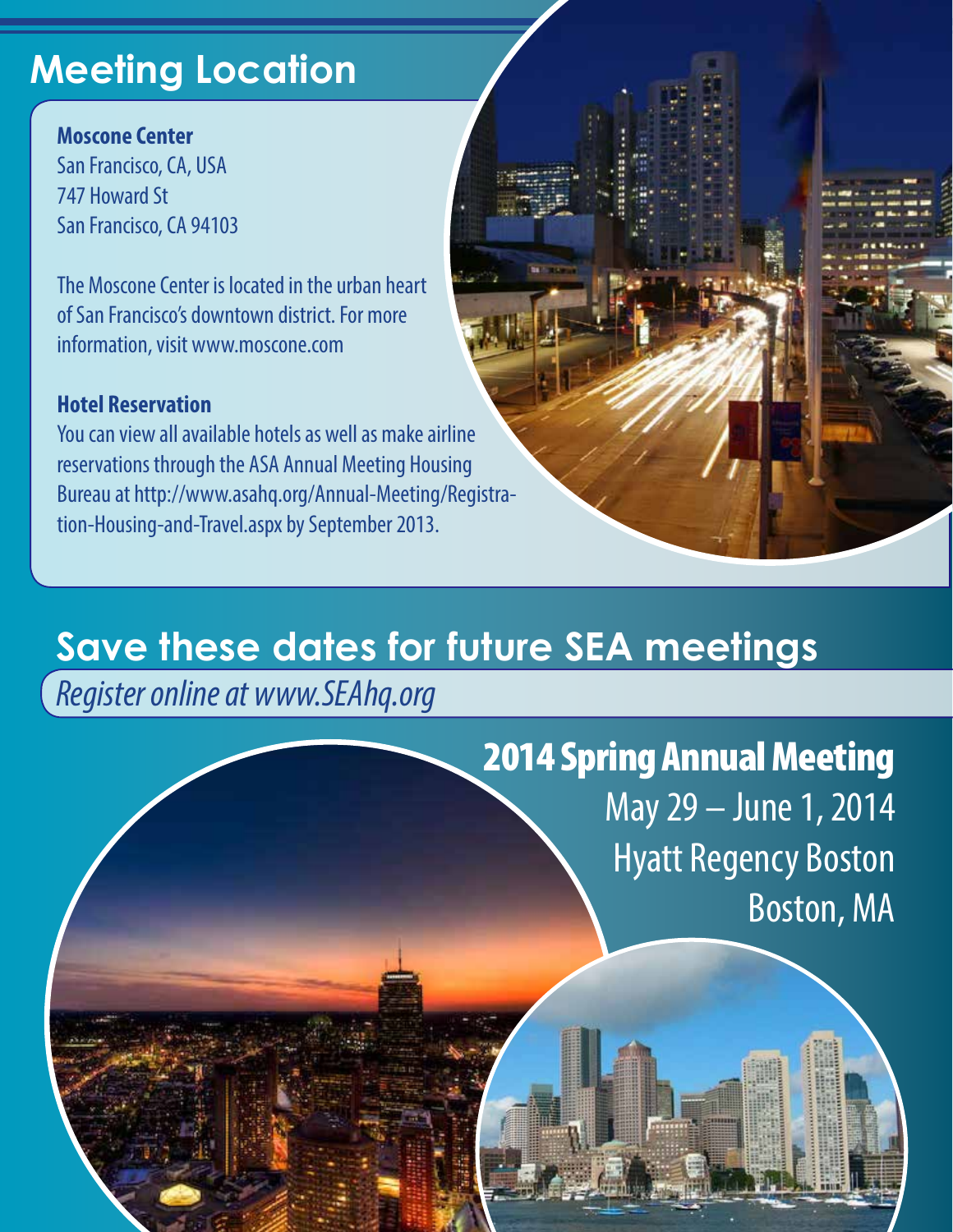## **SEA Breakfast Subspecialty Panel at Anesthesiology 2013**

### **Can We Build a Better Anesthesiologist?**

**Date:** Sunday, October 13, 2013 **Time:** 7:00 – 8:15 am **Location:** Moscone West – Room 132

### **Description**

The SEA Breakfast Subspecialty Panel will examine the efforts being made to improve anesthesia education to ensure the best possible outcomes. A laudable goal, but are we going about it in the right way and how will we know if we achieve it?



### **Learning Objectives**

- 1. Describe how changes in post-graduate education are designed to produce higher quality residents.
- 2. Explore how the evolution of anesthesia fellowships will produce higher quality fellows.
- 3. Discuss how new criteria for CME activities intend to produce higher quality practicing anesthesiologists.

### **Lead Speaker – Back to the Future**

Ira Todd Cohen, MD, MEd

### **Speakers**

*Changes in Residency: Milestones or Millstones* Catherine Mary Kuhn, MD

*Changes in Fellowship: Specialization or Balkanization* Samuel Yanofsky, MD

> *Changes in CME: Competency or Bureaucracy* Carol Ann B. Diachun, MD

*Please note that this session is created and submitted to ASA by SEA. This session is NOT included in your registration to the SEA Fall Annual Meeting. Registration for the ASA Subspecialty Panels must be done through the ASA registration website www.asahq.org/Annual-Meeting/Registration-Housing-and-Travel/ Registration.aspx*